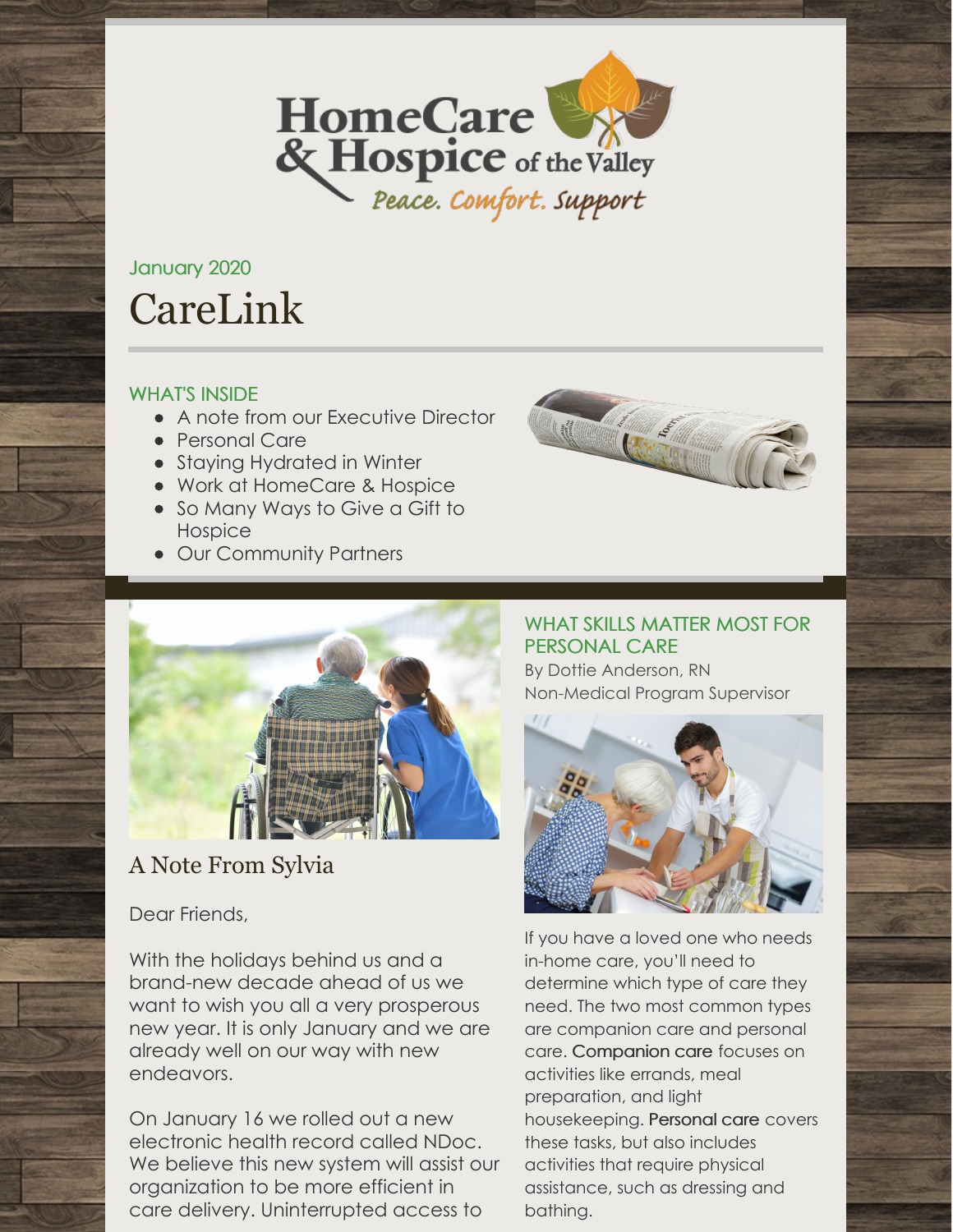medical record in the home will allow patients/families/caregivers and clinicians to review medical information such as medication profiles, plans of care and educational materials during home visits. We encourage patients, families and caregivers to actively participate in care planning as we gather information, create interventions and monitor outcomes.

In October last year we rolled out the Paul Bushong Palliative Fellowship. Classes for the fellowship will resume in February and we anticipate the first group of students to graduate in the Summer. We will also serve as a clinical placement site this semester for two undergraduate nursing students from CMC and look forward to their arrival.

Customer service and accessibility to clinical staff is very important to us. We appointed a customer service representative Megan Short, to answer the phones and be available for customer questions during business hours. We also contracted with an answering service outside of business hours to ensure that no calls are missed. We trust this will enhance our customers' experience when reaching out for assistance.

More to follow on hospice program development and telehealth, please stay tuned and enjoy the season.

Warmest regards,

Sylvia Allais Executive Director

> CareLink [Suggestion](mailto:twilliams@hchotv.org) **Box**

#### STAYING HYDRATED DURING WINTER: WHY IT'S IMPORTANT AND HOW TO DO IT

from

[https://www.absopure.com/blog/staying-](https://www.absopure.com/blog/staying-hydrated-during-winter/)

Both types of care require different skills from caregivers. But the physical aspects of personal care can be particularly skill intensive. Also, personal care recipients often have chronic health conditions or a form of disability, further highlighting the importance of having skilled caregivers.

So if you're looking for a personal caregiver to care for a loved one, here are the skills that matter most.

#### Physical Assistance

Personal care is typically distinguished from companion care by tasks involving physical assistance. These include things like dressing and grooming, bathing and toileting, mobility assistance, or help transferring from one position to another.

Any time a caregiver provides physical assistance, they need to ensure the client's safety and comfort. This requires additional skills. If you're hiring personal care services, it's important that you find a care provider who can keep your loved one safe and comfortable.

#### Cleanliness & Hygiene

Many individuals who receive personal care are at increased risk of bacterial or viral infections. If an infection occurs, many of them are also at increased risk of hospitalization. Caregivers can help prevent infections by maintaining high standards of cleanliness and hygiene. Taking care to frequently clean and sanitize their hands. They help clients maintain high standards for personal hygiene. And if they become sick, they quarantine themselves from care recipients.

Personal care is only one part of preventing infections among care recipients. But it's vital that you choose a care provider who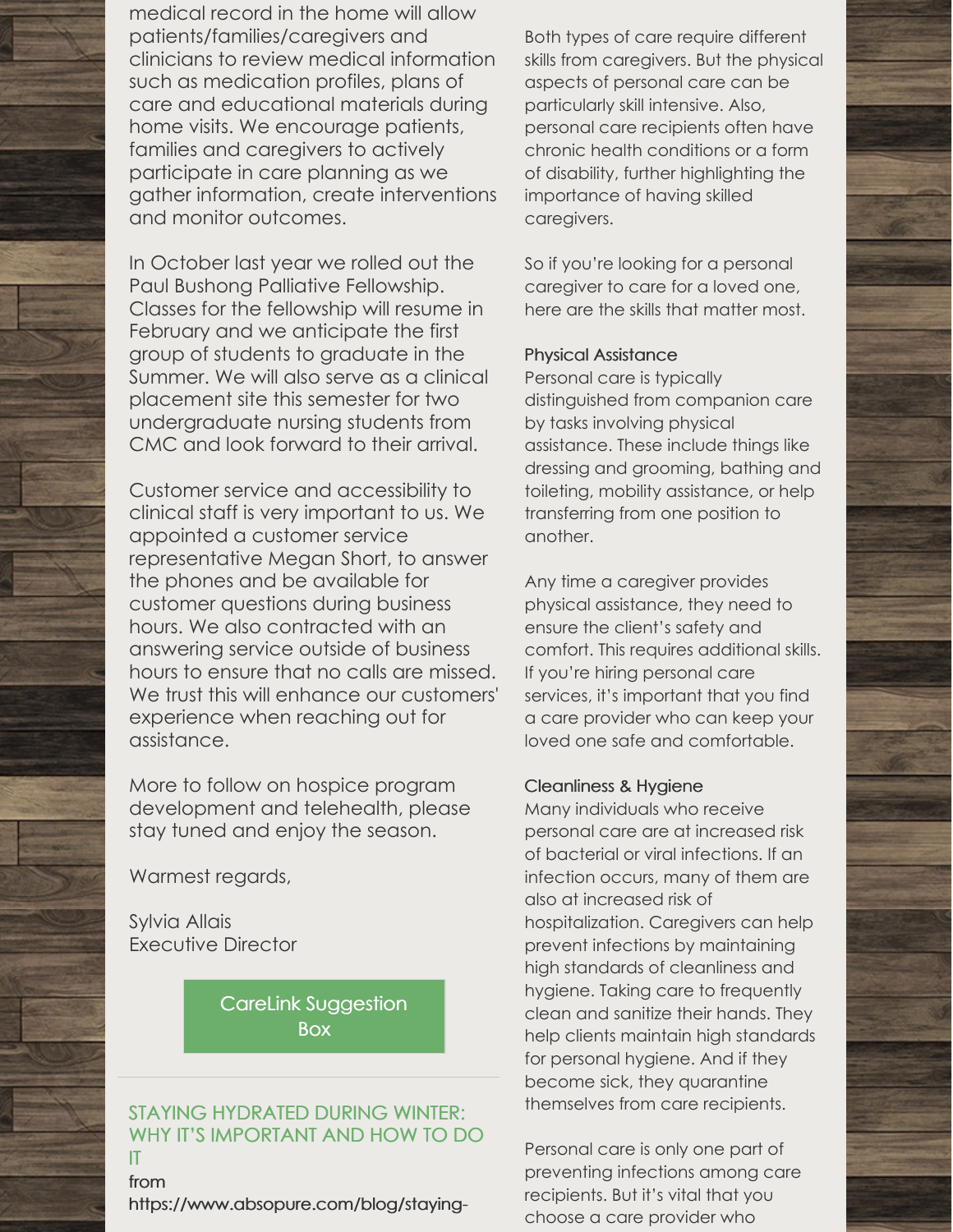#### hydrated-during-winter/

Few things are as satisfying as an ice-cold glass of water on a hot day. But, it's a lot more difficult to get the same satisfaction when the temperatures outside are freezing and the last thing on your mind is enjoying a cold beverage. Nevertheless, staying hydrated during the winter months is crucial if you want to maintain a healthy lifestyle.

There are plenty of [reasons](http://www.absopure.com/blog/healthy-living/7-reasons-drink-water/) to increase your daily water intake, no matter what the season. But most [importantly,](http://www.everydayhealth.com/water-health/water-body-health.aspx) your body needs water to function properly. Not only does water help you stay hydrated, it also helps regulate body temperature and is essential to the function of cells, tissues and organs.

Drinking water can even give your immune system a boost and prevent you from getting sick during peak cold and flu season. And, did we mention that drinking water can increase your metabolism and help you feel full, longer.

Now that we've established why it's important to keep your water intake up during winter, let's talk about how to do so. The amount of water you should drink on a daily basis depends on your weight and overall level of physical activity. Aim to drink at least half of your body weight in ounces of water each day, and adjust based on your level of physical activity.

#### Hot beverages count, too

Try warming up with a nice cup of hot green tea, or even hot water with lemon. These two hot beverages will keep you cozy on a chilly winter's day, but also help you keep on pace to drink your eight glasses of water.

#### Eat your water?

No, we're not suggesting eating ice cubes. In fact, several fruits and vegetables have a high water content that can help you reach your daily intake goals. Broccoli, strawberries and celery are all great sources of water. [Click](http://www.absopure.com/blog/refresh-your-senses/9-hydrating-foods-eat-national-nutrition-month/) here to see some more produce options with high water content.

#### Don't drink the wrong things

When you're trying to get enough water,

understands the role of cleanliness and hygiene.

#### Knowledge & Awareness

If you speak with caregivers or care administrators, they'll tell you how important knowledge is to care providers.

One area where this knowledge proves useful is client monitoring. As caregivers tend to their clients, they monitor for changes in behavior, cognition, coordination, strength, emotional wellness, and other areas. This way, they can detect signs of decline early and alert the client or the client's family.

Many of these changes are subtle or gradual, so they go unnoticed without a caregiver present. But with a knowledgeable and observant personal care provider, they're less likely to go undetected.

Well-informed caregivers also know how to respond in unusual and urgent situations. Many caregivers have the basic skills for day-to-day caregiving, but when the unexpected happens, you want an experienced and knowledgeable professional.

#### Communication & Compassion

The best caregivers have excellent interpersonal skills, and personal care providers are no exception. Think about some of the activities that personal care entails. Few people feel comfortable dressing, bathing, or going to the bathroom with the assistance of another person. It takes an extraordinary level of respect, understanding, and care to put clients at ease during these activities. The best personal care providers possess these qualities in spades.

Skilled caregivers are also capable communicators, both with their clients and their clients' families.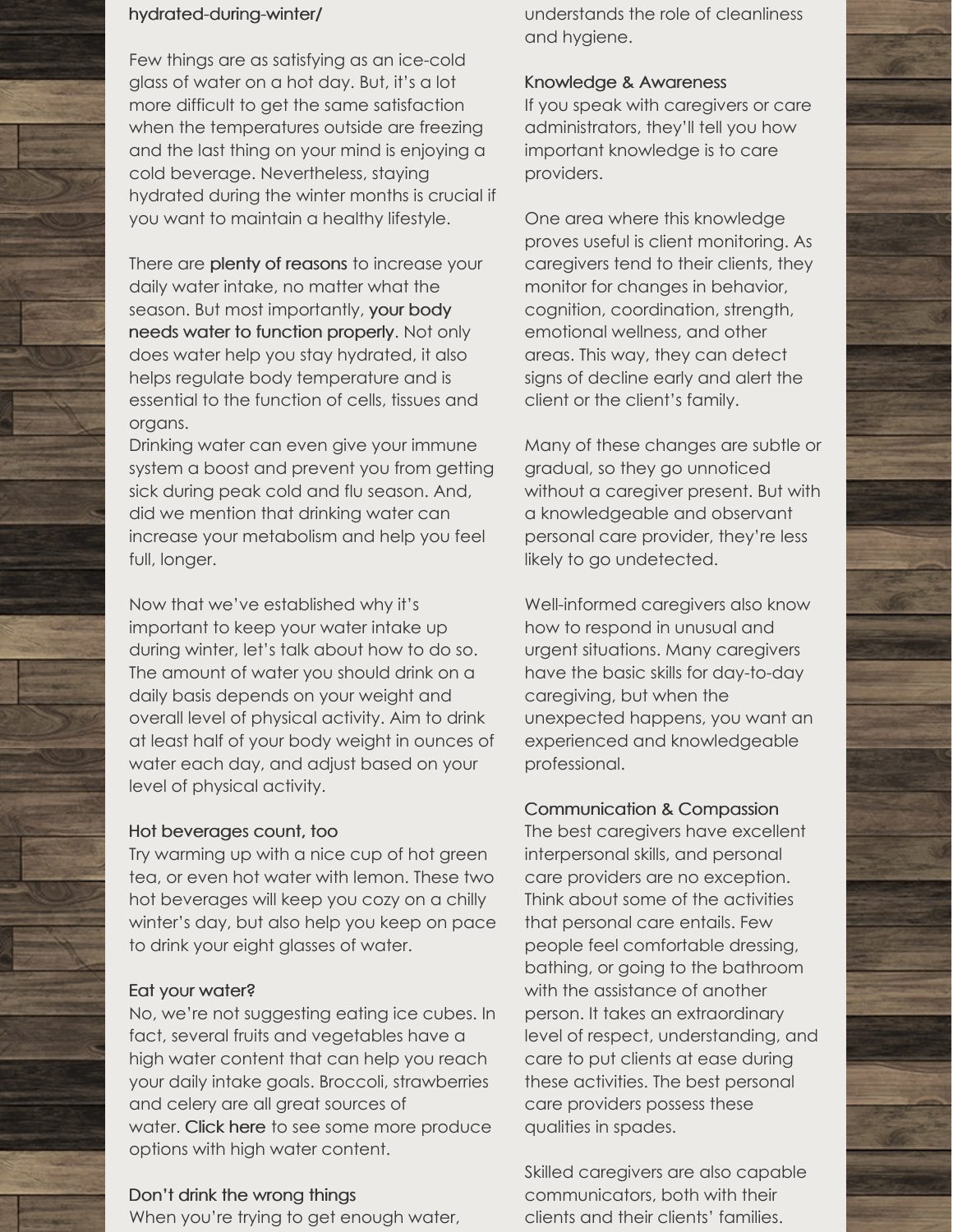sometimes it's just as important to know what not to drink. Both caffeine and alcohol can make your body even more dehydrated. Limiting your intake of soda, coffee and alcoholic beverages can help keep that needed hydration in your system where it belongs.

Don't forget to break out the air humidifiers as well. Adding moisture to the dry winter air can help keep you hydrated while preventing scratchy throats and dry skin.

#### WORK WITH HOMECARE & HOSPICE OF THE VALLEY - OR SHARE WITH A FRIEND

We are always seeking compassionate people to join our rapidly growing team. Our team spans across the Roaring Fork, Colorado, Crystal, and Eagle River Valleys.

Join a team committed to providing compassionate and dignified palliative and end of life care to patients and their families.

# Take a look at our [openings.](https://sites.hireology.com/homecareandhospiceofthevalley/) Apply today!

## SO MANY WAYS TO GIVE A GIFT TO **HOSPICE**

By Tricia Williams, [Development](mailto:twilliams@hchotv.org) Director



#### WHY GIVE

HomeCare & Hospice of the Valley is a nonprofit organization. We rely on support from donors to provide highquality services to our community. Your gift ensures we can provide our home health, palliative, hospice, grief, and

Caregivers who communicate poorly will often leave clients confused about why certain care tasks are being performed or feeling like their wishes and preferences aren't being considered. Proper caregiver-client communication can resolve these issues, improving quality of care.

It's also important that caregivers communicate with the family members of their clients. Without adequate communication, problems can go unreported, important care tasks can go unperformed (or get performed twice), and trust between care providers and family members might erode. Active communication will ensure that everyone is on the same page and working toward the same goals.

#### The Myth of the "One Size Fits All" Homecare Agency

Finding the right homecare agency can be a complicated, convoluted process. Even if you know what to look for and which questions to ask, it can take time to find the ideal fit. But if you're not familiar with the industry, this process is even trickier to navigate.

One of the toughest parts of this process is trying to distinguish homecare agencies from one another. Many agencies appear to offer "one size fits all" homecare, with caregiving for every senior and every situation. Yet when you sit down with the these agencies, you discover that they don't quite fit your loved one's needs.

The idea of a "one size fits all" homecare agency carries obvious appeal — for families and agencies alike. For families, the idea of "one size fits all" caregiving makes it easy to find care for a loved one. For agencies, it means that they don't need to offer personalized care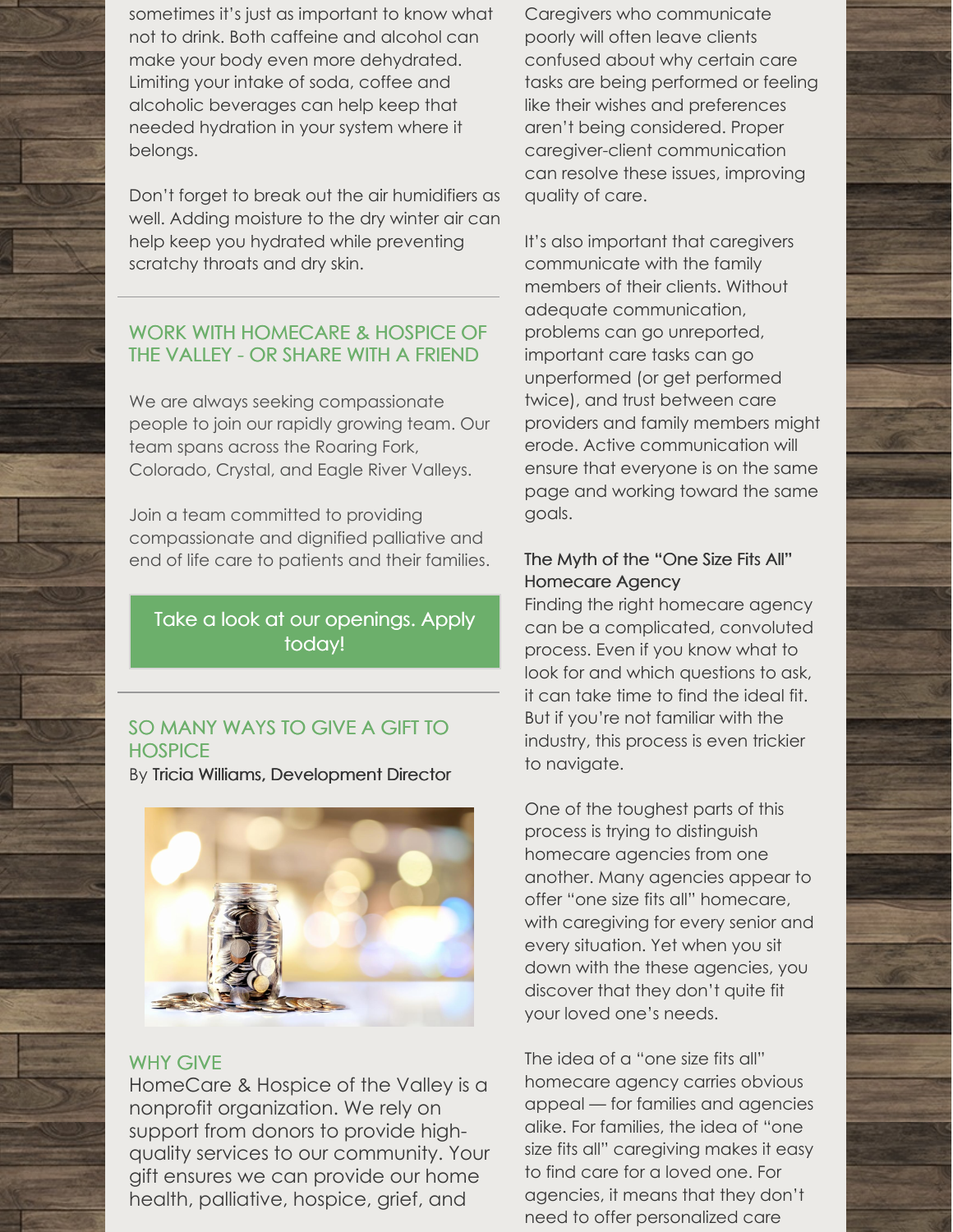bereavement services to our communities in Eagle, Garfield, and Pitkin counties.

We will never say no to someone who chooses our unfunded services. Your gift makes it possible for us to support anyone regardless of their ability to pay. Your gifts can be made monthly to support our work all year long. Be an ally in care.

Set up recurring [donation](https://interland3.donorperfect.net/weblink/WebLink.aspx?name=E150410&id=2)

#### NEW: DONATE VIA TAX REFUNDS Give your Colorado state tax refund to hospice care

In 2019, Colorado returned more than \$1 billion in refunds to 1.9 million state taxpayers. In 2020, Coloradans who receive a state income tax refund will have a chance to donate all or some of it to a local nonprofit like **HomeCare & Hospice of the Valley.**

Imagine if state taxpayers chose to donate just a portion of their refunds; this outpouring of support would re-energize local community causes across Colorado and make a massive positive impact on our state.

The ReFUND CO awareness campaign shows how you can directly support a local nonprofit that is doing important work in your community. If you get state income tax refund, this new program puts you in control of deciding to donate some or all of it and choosing exactly which Coloradoregistered charity will directly benefit.

For our organization, this provides a new way to fund our ongoing work in the community. Whether you do your taxes yourself or use a tax preparer, **[RefundWhatMatters.org](http://refundwhatmatters.org)** provides simple instructions for how to make sure your refund donation goes to your chosen nonprofit. As we get closer to 2020 tax season, you'll get more information on this program and how it works.

We're grateful for your past support for HomeCare

plans or specialty programs.

#### The Non-Medical

Homemaker/Companion Program, at HomeCare & Hospice of the Valley, offers care for many different seniors and many different situations, this doesn't come from a "one size fits all approach." Instead, it comes from a personalized approach, one backed by specialty services and flexible care plans.

#### HomeCare & Hospice of the Valley offers:

Skilled Home Health Care, provides quality services that allow patients to remain at home while recovering from a surgical procedure or who require assistance in disease management.

Hospice Care is an approach in end-of-life care that believes that individuals with life-limiting medical conditions should be made as comfortable as possible physically, emotionally, socially and spiritually. Hospice care can be provided at home, at an assisted living facility, at a longterm care setting, or even at a hospital.

Palliative Care offers a wide array of services focused on patientcentered outcomes such as quality of life, symptom burden, emotional well-being, and caregiver needs. It emphasizes interdisciplinary team-driven care with clear communication and continuity of care. It is available to people seeking curative treatment for acute or chronic illnesses.

Homemaking and Companion Care can support your independence at home.

We can provide assistance for you or your loved one that gives you the peace, comfort, and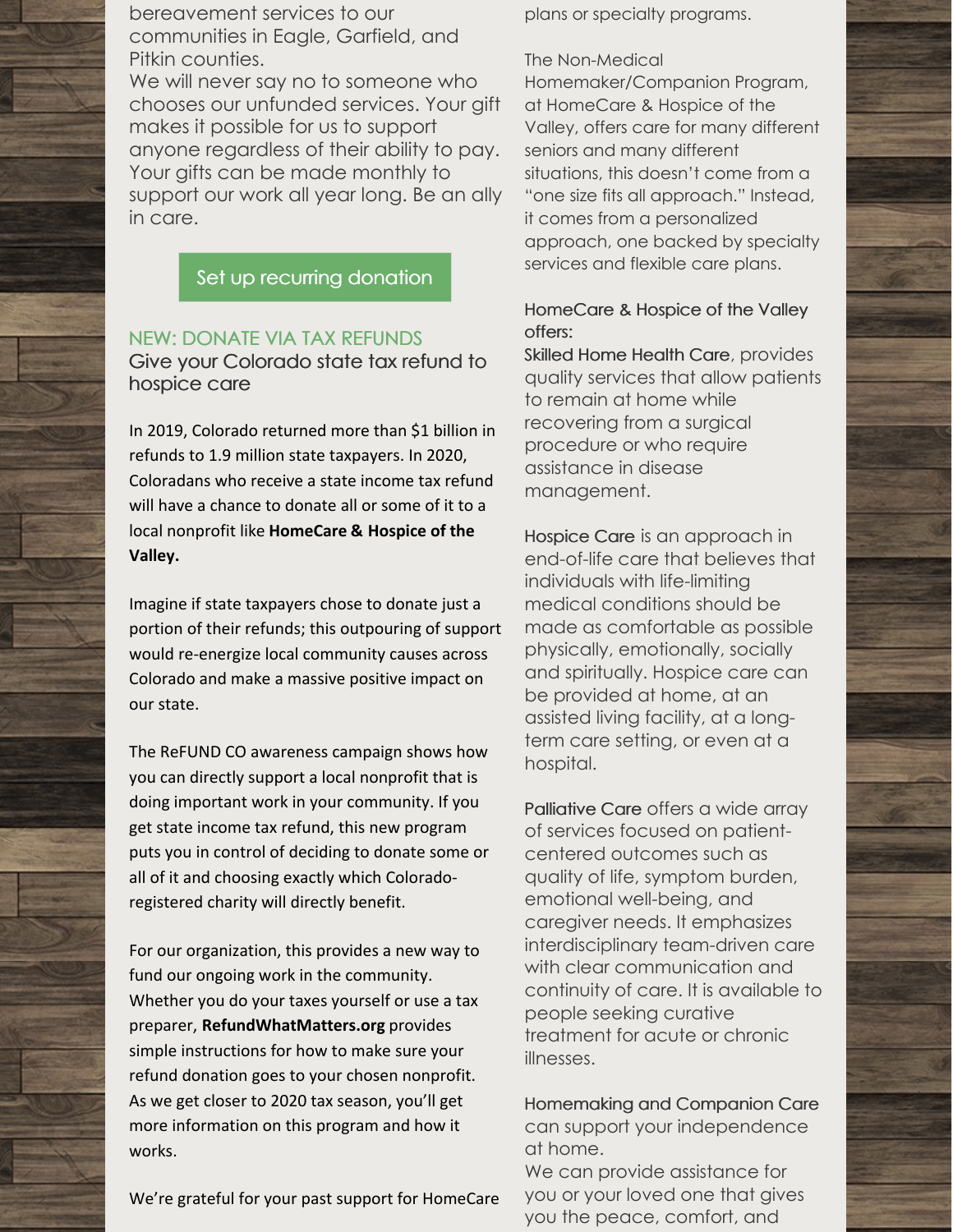& Hospice of the Valley and we hope you'll consider continuing your support in this new way.

# DONATE VIA ONLINE SHOPPING

When you shop online, we get a percentage of what you spend, at no cost to you!

# Amazon Smile

Sign up with Amazon Smile, choose Hospice of the Valley Inc as your charity.



# You shop. Amazon gives.

#### iGive

You shop. We get money. For free.

Help your favorite cause or charity every time you shop online, it's all free and so easy to be socially-conscious. Join me and start Giving #AllYearRound.

The stores make this possible because they want you to like them and shop at them over and over again. There's 2290 socially-responsible stores helping to make donations happen.

iGive empowers members to shop and give back to their favorite causes for free. Over the past 20 years, iGive has donated over 9 million dollars to over 30,000 causes and charities.

> Sign up for [iGive](https://www.igive.com/Pego7p)

# SHOP LOCAL TO SUPPORT HOSPICE

# City Market Community Rewards

Enroll or update your City Market Rewards account to make sure your rewards come to HomeCare & Hospice of the Valley.

support to ensure quality care.

Grief and Bereavement Support

to respond specifically to the needs of individuals and families who are coping with death, loss and grief. Our grief and bereavement staff members are trained to provide the guidance and support needed to help sort through thoughts and feelings people often experience after a loss.

Thank you to our COMMUNITY PARTNERS of 2019. Your support makes great care happen in our community.









east west partners





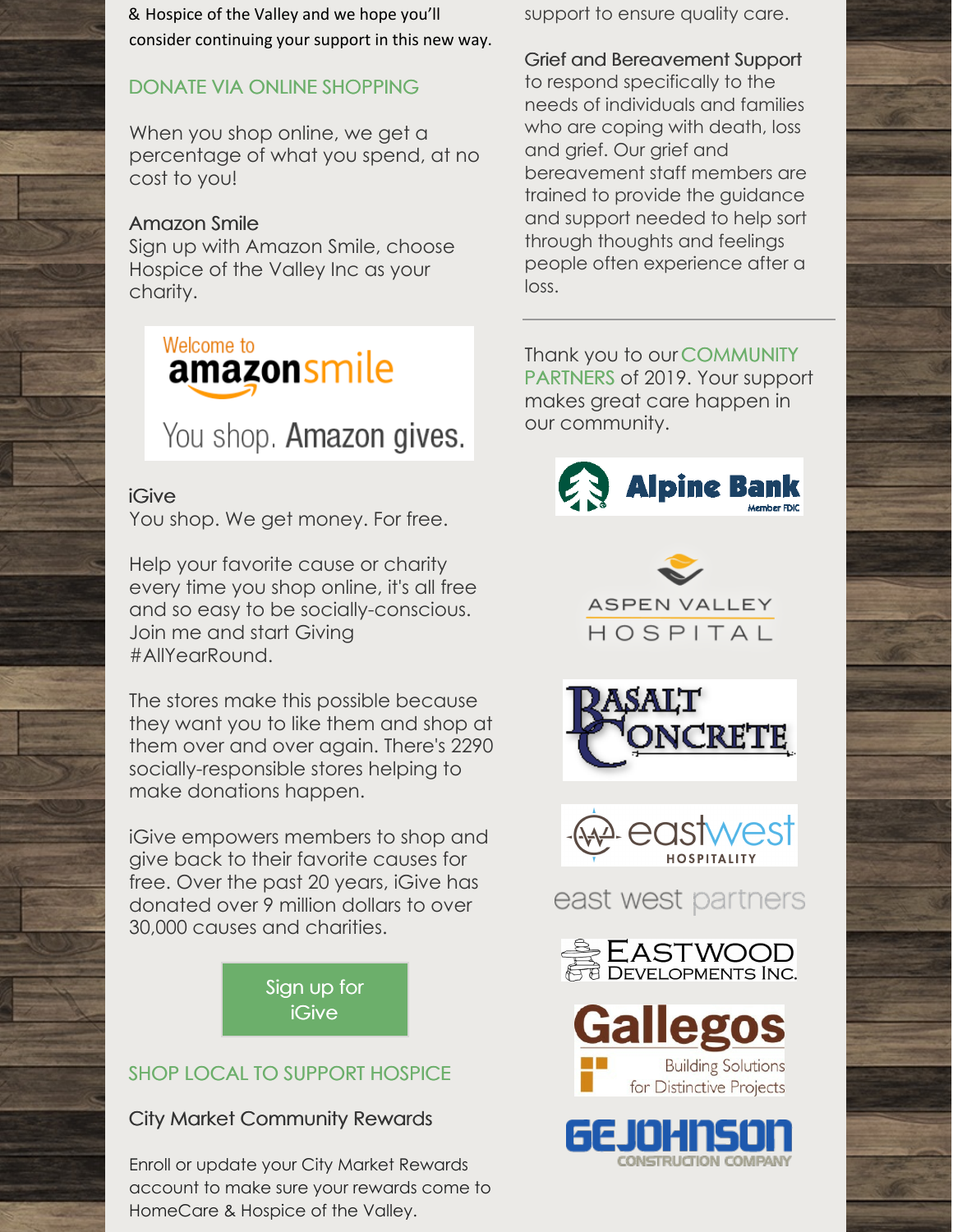# Enroll or **[Update](https://www.citymarket.com/signin?redirectUrl=/account/communityrewards/)**

## DONATE VIA LOCAL CONSIGNMENT **SHOPS**

If you have items to donate and are willing to let us be the recipient of any funds generated, you may take consignment items to these local merchants. Just give them the consignment number listed below or let them know it is for HomeCare and Hospice of the Valley.

#### Miser's Mercantile

303 Main St, Carbondale Consignment # A258

# Susie's Ltd. Consignments

0331 Robinson St., Basalt - Willits Consignment #3986 Accepting winter items through February 20, 2020, Mon - Sat before 4PM

## Lilly's Designer Consigner

715 Grand Ave, Glenwood Springs Consignment # 741 Accepting winter items until January 31, 2020





# poss

# **POST INDEPENDENT**













VALLEY VIEW